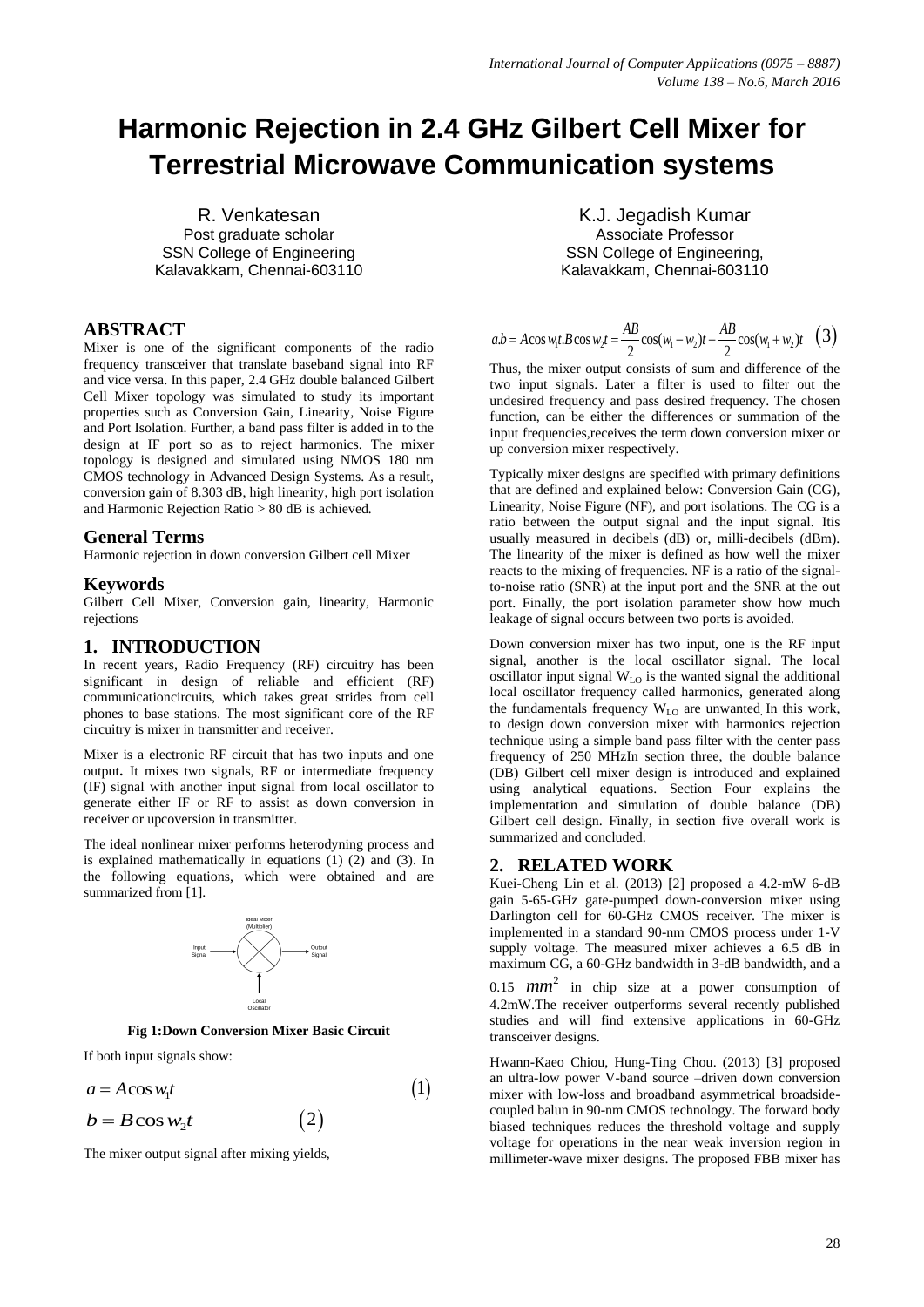an excellent, which is better than those of other recently developed MMW active down conversion mixers.

Ning Zhang et al. (2009) [4] proposed a W-band active down conversion mixer in bulk CMOS. A W-band active down conversion mixer has been demonstrated using low leakage (higher  $V_T$ ) NMOS transistor of a 65-nm digital CMOS process. It achieves higher conversion gain, low power. Digital 65-nm CMOS process is used for low cost consumer oriented applications.

Aslam A. Rafi, T.R Viswanathan. (2013) [5] proposed a harmonic rejection mixing techniques using clock-gating. The clock gate harmonic rejection mixing techniques address the challenges in a low-cost wideband receiver design and achieve significantly reduced sensitivity to mismatches in devices operating at high frequency. This technique is achieved for third, fifth, seventh, and ninth HR ratios.

Fujian Lin et al. (2014) [6] proposed a sine LO square law harmonic rejection mixer theory, implementation, and application. The square law harmonic rejection mixer driven by a sine local oscillator is proposed for wideband and tunable rejection of all LO harmonics. The key performance including the gain, noise figure, third order intercept point, and harmonic rejection ratio with respect to the amplitude and purity of the sine LO are analyze. SL-HRM incorporates a voltage boosted technique to surmount the gain and NF penalties of square law mixing.

Renzhi Liu et al. (2014) [7] proposed a wideband RF receiver with>80 dB harmonic rejection ratio. In their work, a wideband RF receiver with harmonic rejection is presented. Both gain mismatch and phase mismatch of the HR mixerhave calibrated independently using a digital calibration scheme. After calibration both the  $3<sup>rd</sup>$  order,  $5<sup>th</sup>$  order harmonic rejection ratio are greater than 80 dBm and 70 dBm respectively.

Huajiang Zhang et al. (2012) [8] proposed a harmonic rejection mixer with improved design algorithm for broadband TV tuners. A wide band harmonic rejection mixer for TV tuners with an improved design algorithm is fabricated in 65 nm CMOS process. A more relastic mathematic formula is derived to calculate harmonic rejection performance. The third and fifth order harmonic rejection ratio were calculated.

TakafumiYamaji et al. (2011) [9] proposed a harmonic signal rejection schemes of polyphase downconverters. The harmonic signal rejection capability and the rejection schemes of polyphase downconverter are discussed. An analysis of a simple model of a polyphase downconverter shows that nphase converter can reject the harmonic signal. Harmonic rejection with Polyphase downconverter uses two schemes, weighting and summing system and a partial common mode rejection system.

# **3. GILBERT CELL MIXER 3.1 Basics of Gilbert Cell Mixer**

The Gilbert cell mixer or Gilbert cell multiplier referred as four-quadrature multiplier is a form of RF mixer circuit that is widely used in integratedcircuitsto provide a high level of performance. For use of a Gilbert cell mixer within an integrated circuit, the choice type will depend to a large degree upon the process used for the IC manufacture.

Most widely used RF Gilbert cell mixer or Gilbert cell multiplier is a form of two differential transistor pair double balanced mixer that is able to exploit the symmetrical topology to remove the unwanted  $R\overline{F}$  & LO output signals

from the IF by cancellation. As performance of adjacent components within an integrated circuit is likely to be well matched, the circuit will be well balanced and suppression of the unwanted signal components will be high.

## *3.1.1 Propertiesof Gilbert Cell Mixer*

#### *ConversionGain*

This is the ratio (in dB) between the IF signal (usually the difference frequency between the RF and LO signals) and the RF signal

Conversion Gain[dB]= output IF power[dBm ]-RF input power[dBm]

# *NoiseFigure*

Noise figure is defined as the ratio of SNR at the IF port to the SNR of the RF port

### *Isolation*

These parameter define how much signal leakage will occur between pairs of ports. (i.e) RF to LO, LO to IF and RF to IF. So if for example RF to IF isolation was specified at 35 dB this means that the RF at the IF port will be 35 dB lower than the RF applied to RF port.There are multiple types of isolation: LO-to-RF, LO-to-IF, RF-to-IF isolation.LO to RF port isolation is by far the biggest short coming.

### *Linearity*

## (i) 1 dB Compression Point

Like other non-resistive networks, a mixer is amplitudenonlinear above a certain input level resulting in a gain compression characteristic. Most mixers have the  $1$  dB compression point specified at the input (i.e) the single-tone input signal level at which the output of the mixer has fallen 1 dB below the expected output level. For typical double balanced mixers this figure is~6 dB below the LO power level.(so performance can be improved by overdriving the LO port)

### (ii) Intermodulation Performance

This parameter is the same as specified for amplifiers and measured in a similar way. It measured by applying two closely spaced input tones at frequencies F1anLd F2. Third order products from the mixing of these tones with the LO (at frequency  $F_{L_0}$  occur at frequencies given by  $(2F_1 \pm F_2) \pm F_{LO}$  and  $(2F_2 \pm F_1) \pm F_{LO}$ . In the case of the mixer, the third order products of most interest are  $(2F_1-F_2)$ - $F_{LO}$  and  $(2F_2-F_1)$ -F<sub>LO</sub> as they fall in, or close to the IF band. In a receiver, the most damaging distortion products are odd-order, since those are most likely fall within the same pass band as the desired signal. The highest amplitude will be the lowest order, (i.e)the $3^{rd}$  order products. The most common figure of merit for intermodulation distortion (IMD) is third order intercept (TOI).

Harmonic Rejection Ratio = The ratio of amplitude of  $3<sup>rd</sup>$ harmonic without filter to the amplitude of  $3<sup>rd</sup>$  harmonic with filter

### **3.2Introduction to DB Gilbert Cell Mixer**

Double Gilbert cell mixer is the common active mixer architecture, which contains improvements over other designs including the DB Gilbert cell mixer.The DB mixer can achieve higher mixer specifications in the area of CG, linearity, and port isolation at the cost of a small increase in NF and overall designs power consumption.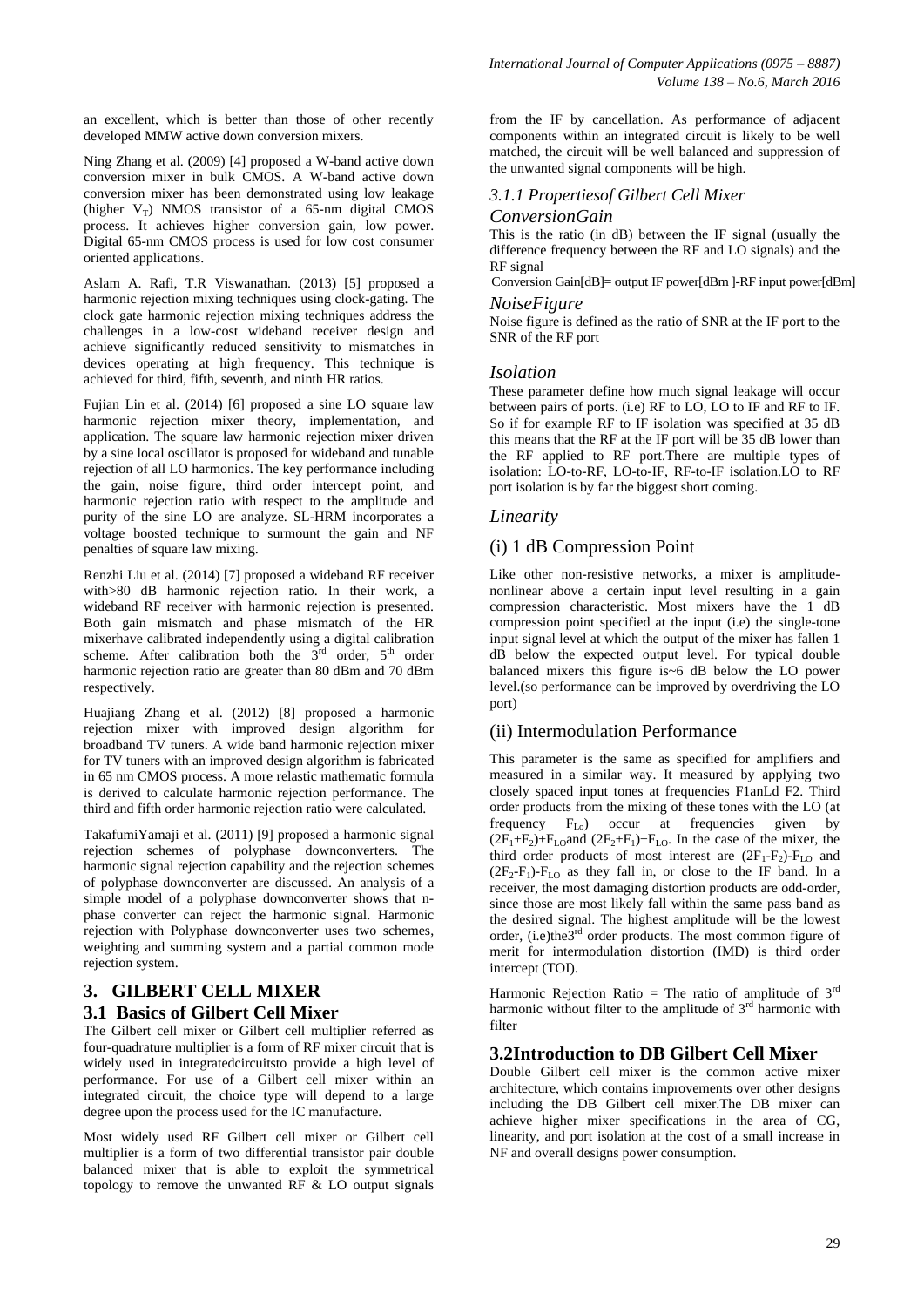DB Gilbert Mixer basically two SBmixers placed together. Fig 2 illustrates the circuit of themixer [10]. Placing current source at the bottom of the circuit is called source degeneration and is used to aid linearity and stability of the mixer. This mixer circuit is modified from SB mixer by having the differential RF input in the transconductance stage with two transistor while the switching operations consist of another pair of transistor and making total of transistors.

Each time the switches change position the small signal current changes directions through the load resistors, and mixes with the LO signal, converting the current into a voltage. The differential output is then measured for gain and other mixer definitions. The designequations ofthe DB Gilbert cell mixer are almost similar to the SB mixer, but are not identical.



#### **Fig 2: Basic DB Gilbert Cell Mixer**

The DB Gilbert cell mixer design equations are given below as shown in [11].

$$
G_c = \frac{2}{\pi} R_L \sqrt{\mu_n C_{ox} \frac{W_1}{L_1} I_{ss}} \tag{4}
$$

Or if using square wave switching, CG can be shown as

$$
G_c = \frac{2}{\pi} \frac{g_m R_L}{2} \tag{5}
$$

Port isolation,  $P_{iso}(L-R)=P_{in}(\omega LO)-P_{out}(\omega RF)$  (6)

$$
IIP_3 = \sqrt{\frac{32}{3} \frac{I_{SS}}{\mu_n C_{OX} \frac{W_1}{L_1}}}
$$
 (7)

$$
NF = \frac{\pi^2}{4} \left( 1 + \frac{2\gamma}{g_{m\_RF}R_S} + \frac{2}{g_{m\_RF}R_S R_{load}} \right)
$$
(8)

(4)<br>  $NF = \frac{\pi^2}{4}$ <br>
(4)<br>
Where R<br>
equation<br>
can be shown as<br>
while the<br>
shown in<br>
technique<br>
band of f<br>
at the IF<br>
(@RF) (6)<br>
5.3.3 Ban<br>
(7)<br>
Ta It allows<br>
that disc Where  $R_s$  and  $R_{load}$  are the source and load resistance. The equation consists of the CG, linearity, and NF respectively, while the port isolation is found using the same equation shown in previous page.The simplest harmonic rejection technique is to use band pass filter that passes only the desired band of frequency. In the proposed circuit, the filter is located at the IF port of the mixer. The filter attenuates the harmonics of the mixer.

#### **3.3 Band Pass Filter**

It allows signals between two specific frequencies to pass, but that discriminates against signals at other frequencies [12]. BPF chebyshev parameter specifications are given below in table 1.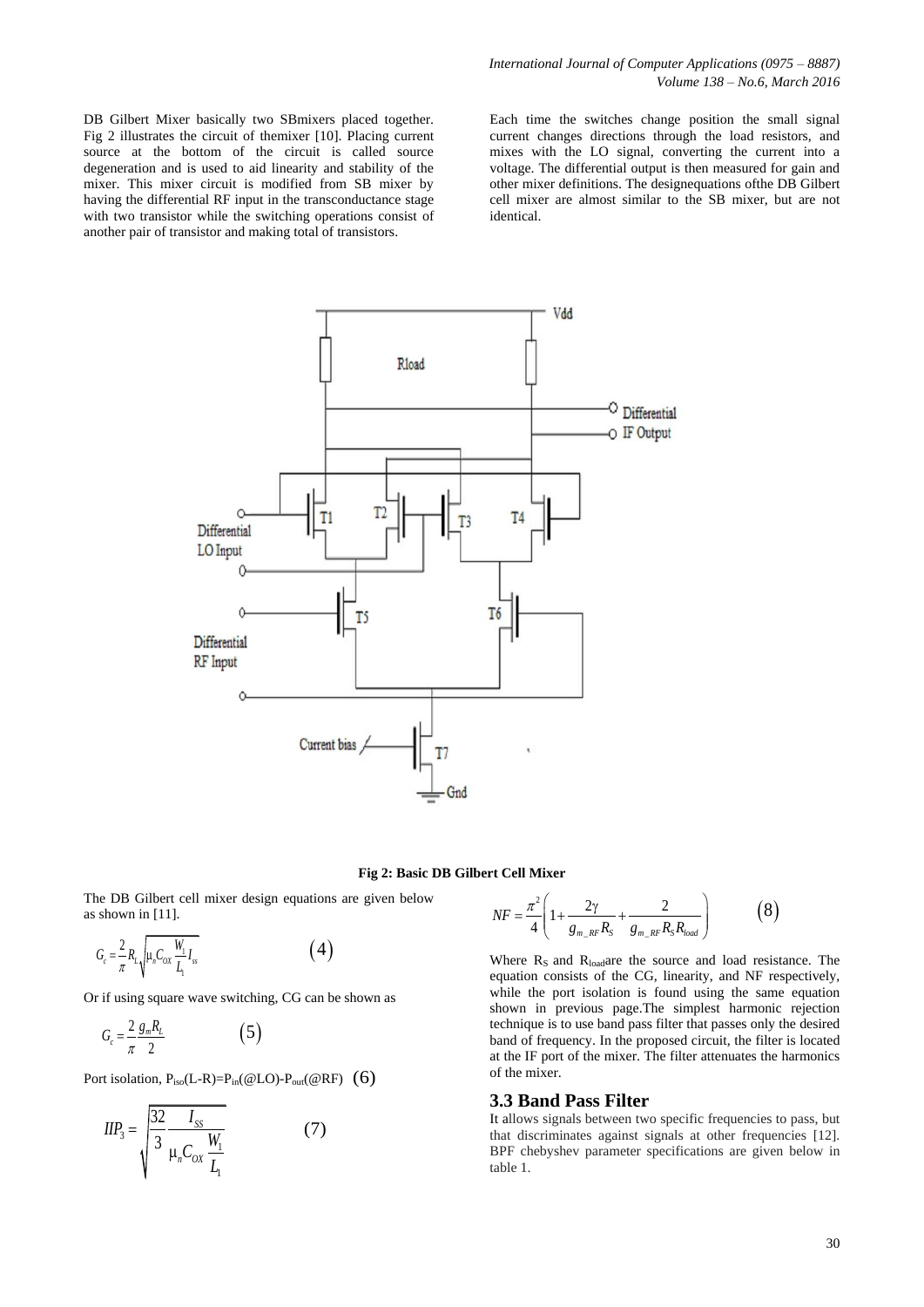**Table 1. BPF Chebyshev Parameter Specifications**

| <b>Name</b> | <b>Description</b>                                         | <b>Units</b> | <b>Default</b> |
|-------------|------------------------------------------------------------|--------------|----------------|
| Fcenter     | Passband center<br>frequency                               | <b>MHz</b>   | 250            |
| Passband    | Passband edge to<br>edge width                             | KHz          | 100            |
| Ripple      | Passband ripple                                            | dВ           | 0.5            |
| Stopband    | Width measured<br>from lower to<br>upper stopband<br>edges | GHz          | 1.2            |
| N           | Filter order(if N>0,<br>it overwrites<br>GDpass)           | None         | 3              |



**Fig 3: Basic BPF chebyshev filter diagram**

Range of usage: BWpass < Fcenter,  $0.01 \leq$  Ripple  $\leq$  3.0,  $1 \leq$  $N \leq 15$ ,  $Qu \leq 1$ 

# **4. SIMULATIONRESULTS AND DISCUSSION**

Simulations are done over the design implementation of DB Gilbert mixer using ADS Software tools to analyze it performance.The simulation uses the NMOS 180 nm library.

The MOSFET's that were used in the simulations are the 1.8 volt triple well RF n-channel MOSFET (nMOSFET). The sizes of the devices are varied over wide range of channel length and width, are manipulated to achieve proper functionality. Table 2.specifies the parameters for the mixer design,

**Table 2.DBMixer Basic Parameter Specifications**

| <b>Basic Parameter</b><br><b>Specifications</b> | <b>Values</b>  |  |
|-------------------------------------------------|----------------|--|
| <b>Biasing Voltage</b>                          | 1.2 V to 1.8 V |  |
| <b>RF</b> Power                                 | $-50$ dBm      |  |
| <b>LO</b> Power                                 | $5$ dBm        |  |
| Supply Voltage                                  | 1.8 Volts      |  |
| <b>RF</b> Frequency                             | 2400 MHz       |  |
| LO Frequency                                    | 2150 MHz       |  |
| IF Frequency                                    | 250 MHz        |  |

The basic mixer parameter that were modified are displayed in above table affect the mixer design specifications (Conversion Gain, Port Isolation, Harmonic Rejection).

# **4.1 DBGilbert Cell Mixer Schematic Diagram and Results**

The fig 4 shows the schematic layout of double balanced Gilbert cell mixer to output an IF frequency of 250 MHz. the width specified for local oscillator input transistor is 26µm and for RF input transistor is 231μm. Harmonic balance simulations were carried out to study the performance characteristics of the mixer.



**Fig 4:DB Gilbert Cell Mixer Schematic Layout**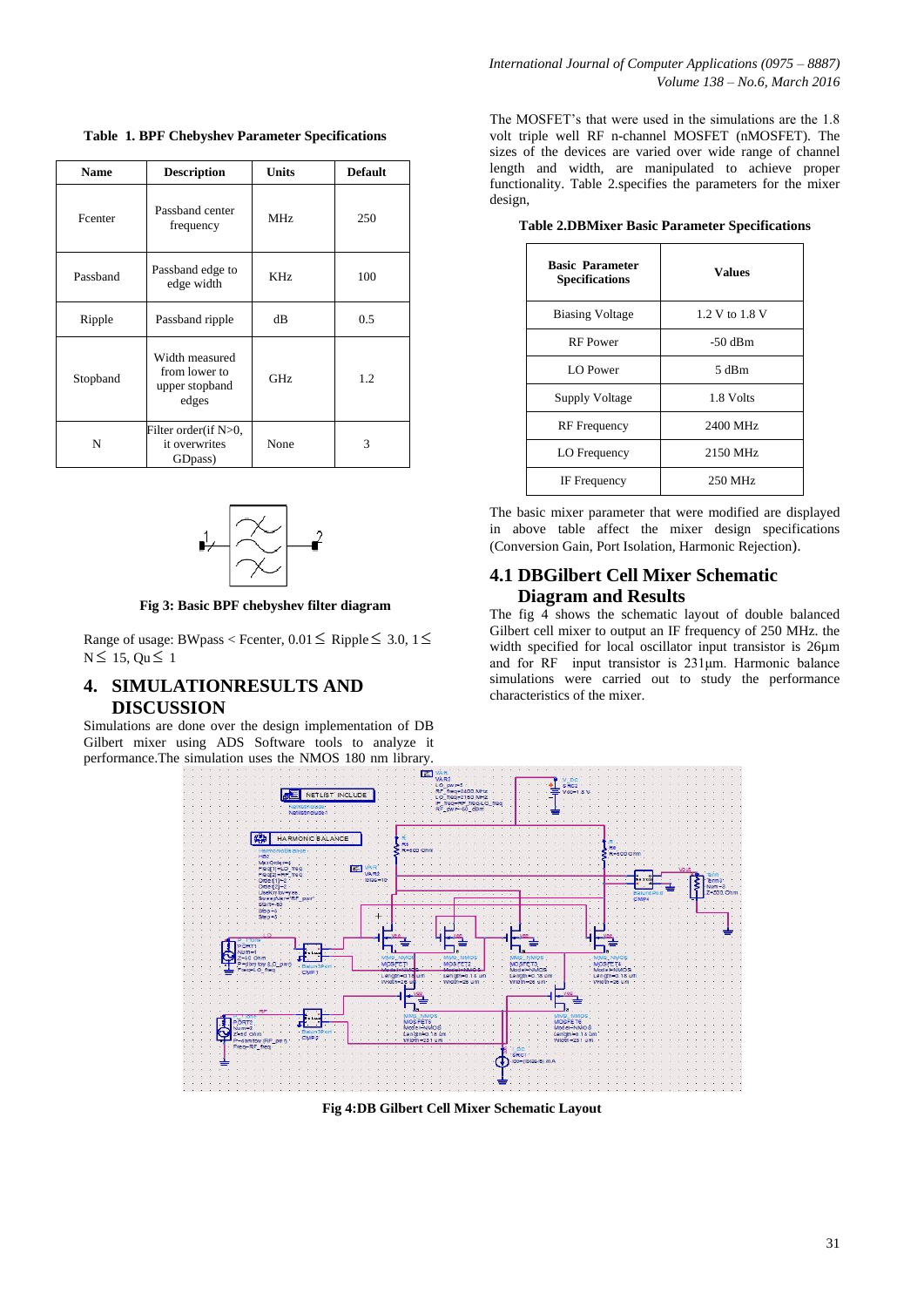

**Fig 5:IF Spectrum of DB Gilbert Cell Mixer without Harmonic Rejection** 







**Fig 7: IF Spectrum of DB Gilbert Cell Mixer with filter Harmonic Rejection**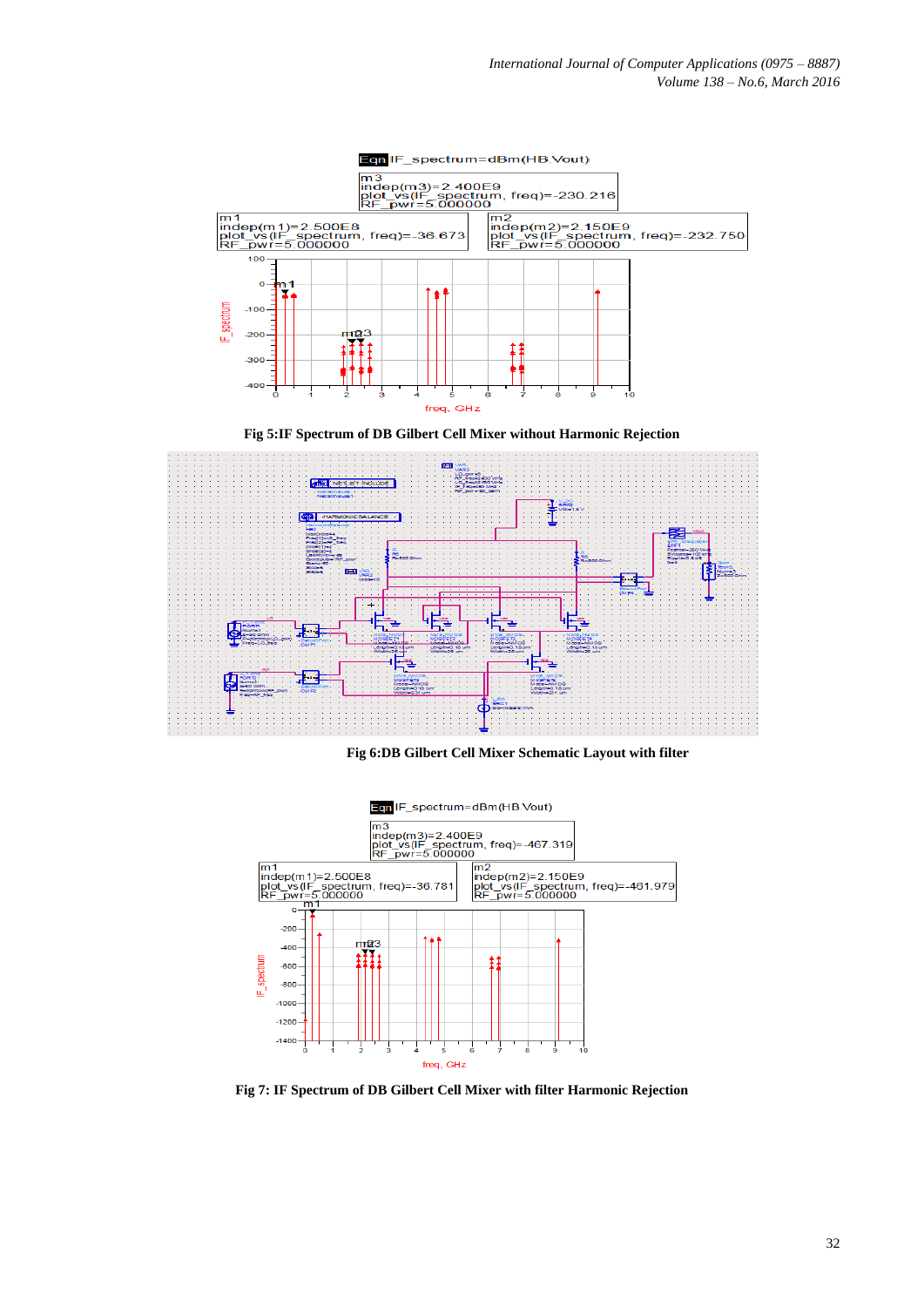

**Fig 8: DB Gilbert Cell Mixer Conversion Gain**



**Fig 9:DB Gilbert Cell Mixer without filter Isolation**



**Fig 10: Plot of DB Gilbert Cell Mixer without filter Isolation**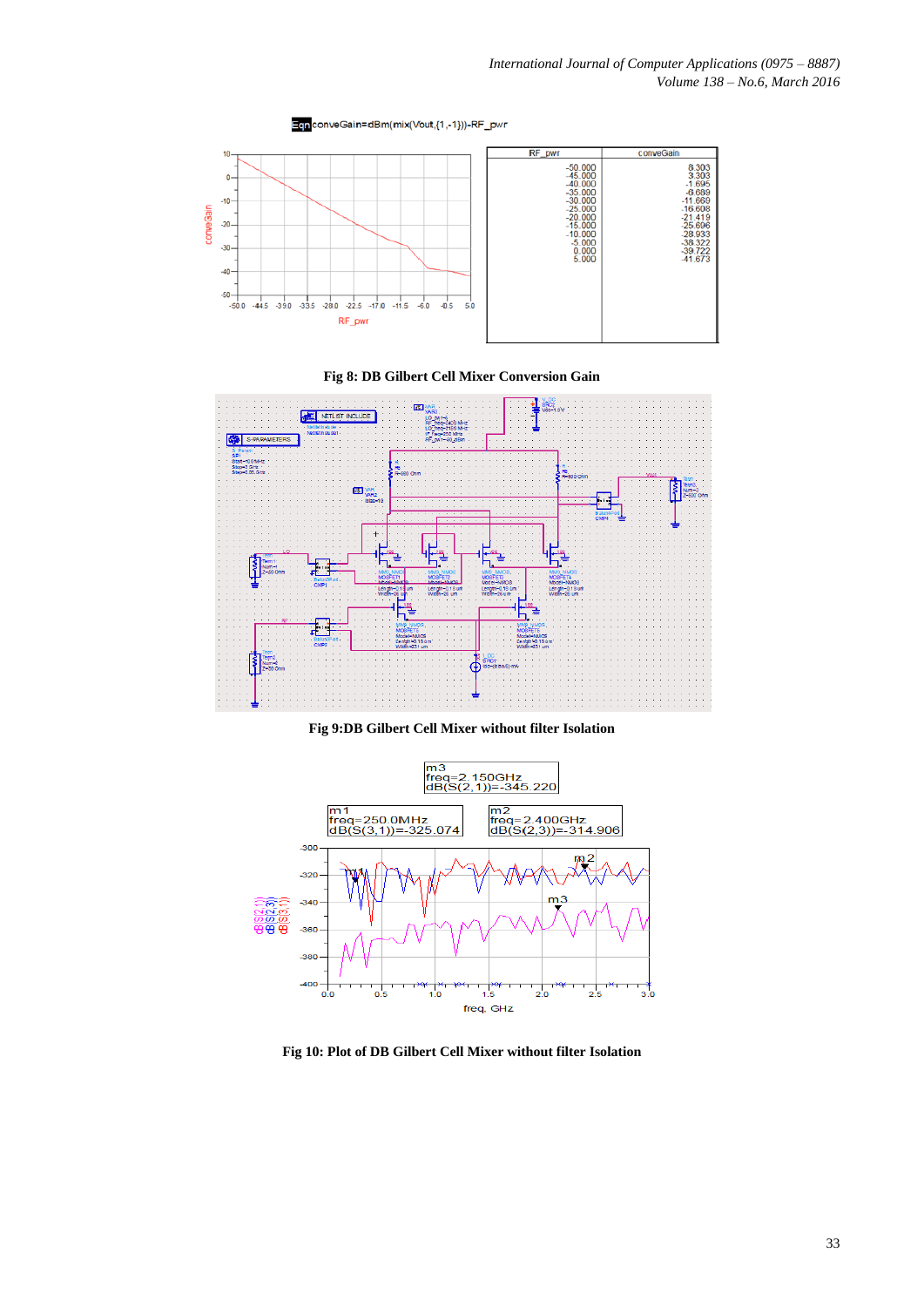

**Fig 11: DB Gilbert Cell Mixer with filter Isolation**

![](_page_6_Figure_3.jpeg)

**Fig 12: Plot of DB Gilbert Cell Mixer with filter Isolation**

The fig 5 represents the IF spectrum of DB Gilbert cell mixer without harmonic rejection techniques. The magnitude of IF spectrum at 250 MHz is -39.597 dBm. The magnitude of third harmonic is around -200dBm. The fig 6 shows the schematic layout of double balanced Gilbert cell mixer with filter output at IF port to reject the harmonics. Harmonic balance simulation was carried out to study the performance characteristics of the mixer. The fig 7 shows the IF Spectrum of SB Gilbert Cell Mixer with Harmonic Rejection Technique. The magnitude of third harmonics is determined to be -465dBm.The above fig 8shows the simulated value of conversion gain in dBm. It is determined to be 8.303 dBm. The fig 9 shows the S-parameter simulation of DB gilbert cell mixer without filter to determine port isolation.

In the fig  $10, S_{21}$  denotes port isolation between RF port and LO port,  $S_{23}$  denotes port isolation between RF port and IF port, S<sub>31</sub> denotes port isolation between IF port and LO port. It is observed that  $S_{21}=-345.220$  dB,  $S_{23}=-314.906$  dB,  $S_{31}=-$ 325.074dB. The port isolation between all the ports in the mixer is less than -300 dB. Hence the mixer offers good port isolations between each port.The fig 11 shows the Sparameter simulation of DB gilbert cell mixer with filter to determine port isolation. In the fig 12,  $S_{21}$  denotes port isolation between RF port and LO port,  $S_{23}$  denotes port isolation between RF port and IF port,  $S_{31}$  denotes port

isolation between IF port and LO port. It is observed that S- $_{21}$ =-346.563 dB, S<sub>23</sub>=-561.751 dB, S<sub>31</sub>=-314.902 dB. The port isolation all the ports in the mixer is less than -300 dB. Hence the mixer offers good port isolations between each port.

#### **5. CONCLUSION**

In this paper, the CMOS DB Gilbert Cell active mixer with filtering as harmonic rejection technique at IF port is studied, analyzed, and simulated. In the proposed topology, an efficient Chebyshev band pass filter is integrated at the IF port of the downconversion mixer to eliminate the harmonics. DB Gilbert cell mixer with filter at IF port achieves good harmonic rejection ratio > 80 dB and high port isolation. The work can be further extended by adding polyphase rejection technique in the mixer to reject harmonics.

#### **6. REFERENCES**

- [1] J.P.Silver, "Gilbert Cell Design Tutorial" 2003 http://www.odyseus.nilram.co.uk/RFIC Circuits files / MOS Gilbert Cell Mixer.
- [2] Kuei Cheng Lin, Hwann-Kaeo Chiou, et al.., "A 4.2-mW 6-dB Gain 5-65-GHz Gate-Pumped Down Conversion Mixer using Darlington Cell for 60-GHz CMOS Receiver", Microwave Theory and Techniques, IEEE